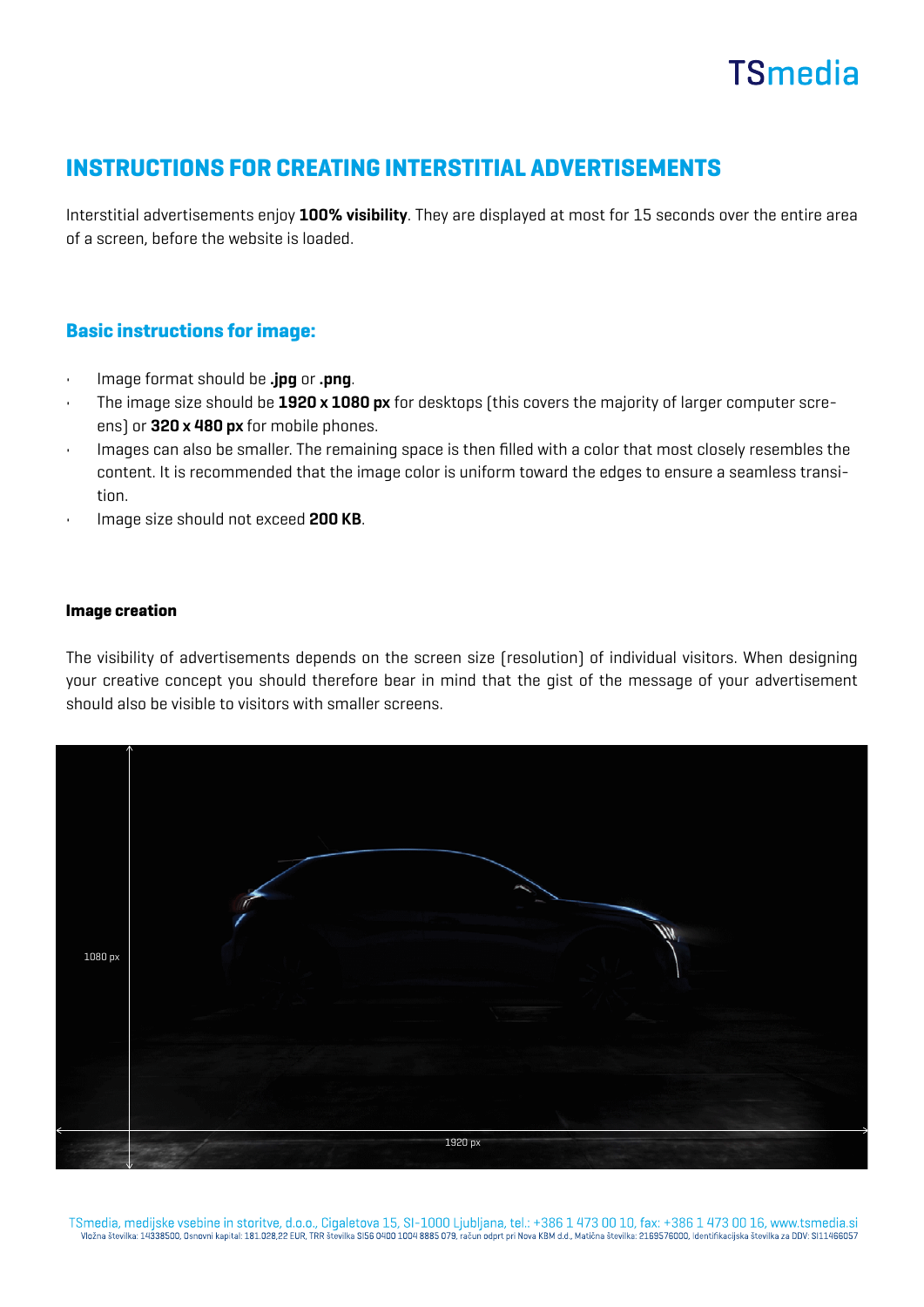# **TSmedia**

### Basic instructions for central creative (which can be either):

#### Video:

- Video dimensions: up to 700 x 500 px.
- Video format: .mp4, .mpeg, .avi... we will convert the video format if needed.

#### HTML:

- Website dimensions: between up to 700 x 500 px.
- Embedded into the interstitial advertisement with IFRAME. Such a website must be hosted on the advertiser's own server or the advertiser sends all of the files to us [pics, JavaScript, HTML ...]
- Click on a picture or HTML in IFRAME is implemented at TSmedia, no need for the advertiser to do it by himself.



### Compliance of the image with the central creative (video or HTML subpage)

The central creative concept is always automatically aligned with the center of a visitor's browser window.

- The background image envelops the central creative concept. Its content should thus be related the creative concept (video or HTML).
- The distance from the upper edge can be customized by advertiser special wishes. In such a case, please include the preferred distance in pixels when submitting your creative concepts.